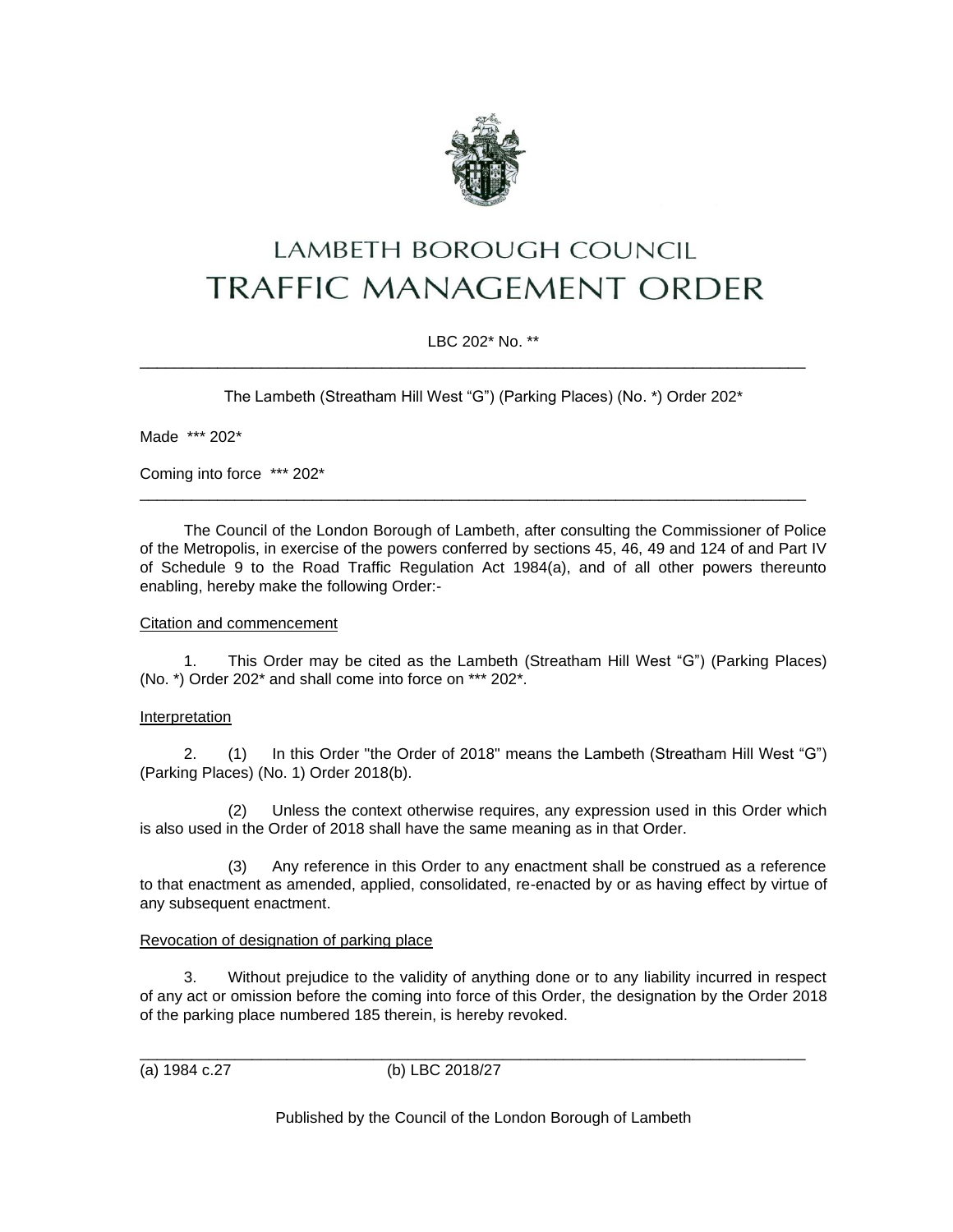## Designation of parking places and application of the Order of 2018 thereto

4. (1) Each area on a highway comprising the length of carriageway of a street specified in column 2 of the Schedule to this Order and bounded on one side of that length by the edge of the carriageway and on the other sides by a white line marking is designated as a parking place.

(2) The reference in this Article to a white line marking shall be construed as a reference to the white line marking (either broken or continuous) provided for in Schedule 7 to the Traffic Signs Regulations and General Directions 2016(a) or, if applicable, authorised by the Secretary of State by virtue of section 64 of the Road Traffic Regulation Act 1984.

(3) The provisions of the Order of 2018 (other than Articles 3 and 16) shall apply to the areas designated as parking places by this Order as if in those provisions any reference to a parking place included a reference to an area designated as a parking place by this Order and as if any reference to Schedule 1 of the Order of 2018 included a reference to the Schedule to this Order.

## Placing of traffic signs, etc.

- 5. The Council shall:-
	- (a) place and maintain traffic signs indicating the limits of each parking place referred to in the Schedule to this Order;
	- (b) place and maintain in or in the vicinity of each parking place referred to in the Schedule to this Order traffic signs indicating that such parking place may be used during the permitted hours for the leaving only of the vehicles specified in Article 4(2) of the Order of 2018;
	- (c) carry out such other works as is reasonably required for the purposes of the satisfactory operation of each parking place referred to in the Schedule to this Order.

Dated this \*\*\*\* day of \*\*\*\* 202\*.

Ben Stevens Highway Network Manager

(a) S.I. 2016/362

\_\_\_\_\_\_\_\_\_\_\_\_\_\_\_\_\_\_\_\_\_\_\_\_\_\_\_\_\_\_\_\_\_\_\_\_\_\_\_\_\_\_\_\_\_\_\_\_\_\_\_\_\_\_\_\_\_\_\_\_\_\_\_\_\_\_\_\_\_\_\_\_\_\_\_\_\_